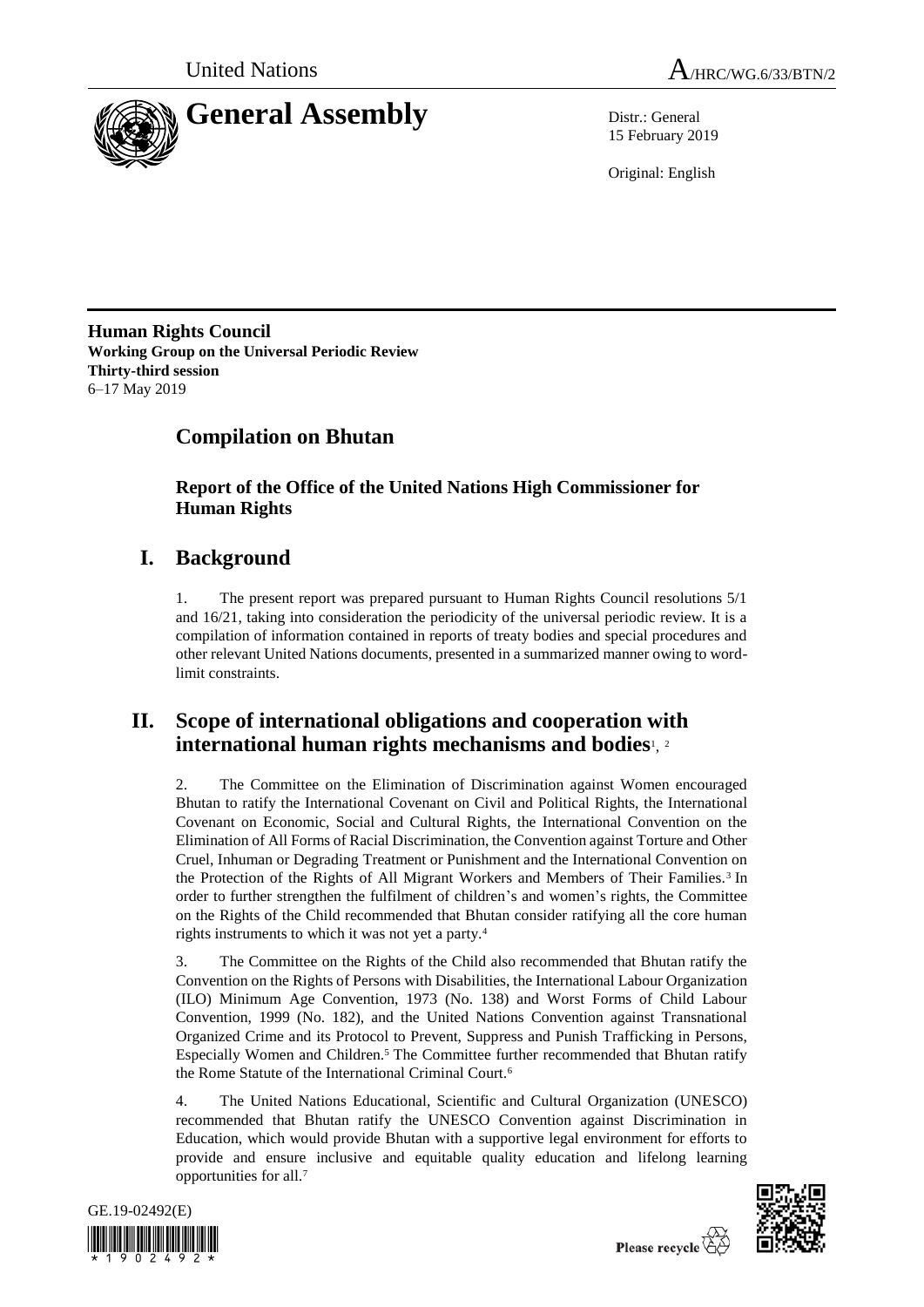## **III. National human rights framework**<sup>8</sup>

5. The Committee on the Elimination of Discrimination against Women recommended that Bhutan strengthen its efforts to disseminate information about the Convention on the Elimination of All Forms of Discrimination against Women and the Committee's general recommendations, as well as about capacity-building programmes for judges, prosecutors and lawyers through the Bhutan National Legal Institute, which had been established to provide continuous judicial and legal education.<sup>9</sup>

6. The Committee on the Rights of the Child encouraged Bhutan to establish an independent mechanism for monitoring human rights, with a specific mechanism for monitoring children's rights that was able to receive, investigate and address complaints regarding violations of the rights of the child, including those related to discrimination, and equipped to receive complaints by children in a child-sensitive and confidential manner.<sup>10</sup>

7. The Committee on the Elimination of Discrimination against Women welcomed the fact that the National Commission for Women and Children, the body responsible for coordinating the advancement of women, had been strengthened. <sup>11</sup> The Committee recommended that Bhutan provide information on the activities of the National Commission in monitoring gender mainstreaming activities, including gender-responsive budgeting, and that it ensure that the Commission had adequate human and financial resources to effectively discharge its expanded mandate.<sup>12</sup>

8. The Committee also recommended that Bhutan strengthen the legal status and visibility of the Convention on the Elimination of All Forms of Discrimination against Women by establishing a clear time frame for the completion of the harmonization of laws, and by ensuring that the consultations on that issue being undertaken by the Women, Children and Youth Committee of the National Assembly were participatory and included a thorough gender analysis of all laws that were in conflict with other statutory laws and the Convention.<sup>13</sup>

## **IV. Implementation of international human rights obligations, taking into account applicable international humanitarian law**

## **A. Cross-cutting issues**

## **1. Equality and non-discrimination**<sup>14</sup>

9. The United Nations Development Programme (UNDP) noted that the Penal Code of Bhutan 2004 criminalized sodomy and any other sexual conduct that was against the "order of nature". According to UNDP, there was no evidence that that provision of the Penal Code had ever been enforced; however, there also remained a serious concern about the lack of data and information on lesbian, gay, bisexual, transgender and intersex communities and their vulnerabilities to discrimination. <sup>15</sup> In 2016, the Office of the United Nations High Commissioner for Human Rights (OHCHR) supported national Free and Equal campaigns and events in Bhutan that promoted equal rights for and fair treatment of lesbian, gay, bisexual, transgender and intersex persons.<sup>16</sup>

10. While noting that discrimination was prohibited by law, the Committee on the Rights of the Child recommended that Bhutan take prompt measures to end instances of discrimination in practice against girls, children with disabilities, children of ethnic Nepalese origin, children of single parents and undocumented children, in particular regarding the right to a nationality and education.<sup>17</sup>

11. The Committee on the Elimination of Discrimination against Women recommended that Bhutan collect statistical data on the extent of the problem of sex discrimination in the workplace, including cases of sexual harassment, and conduct labour inspections aimed at enforcing compliance with labour laws and codes of conduct on sexual harassment.18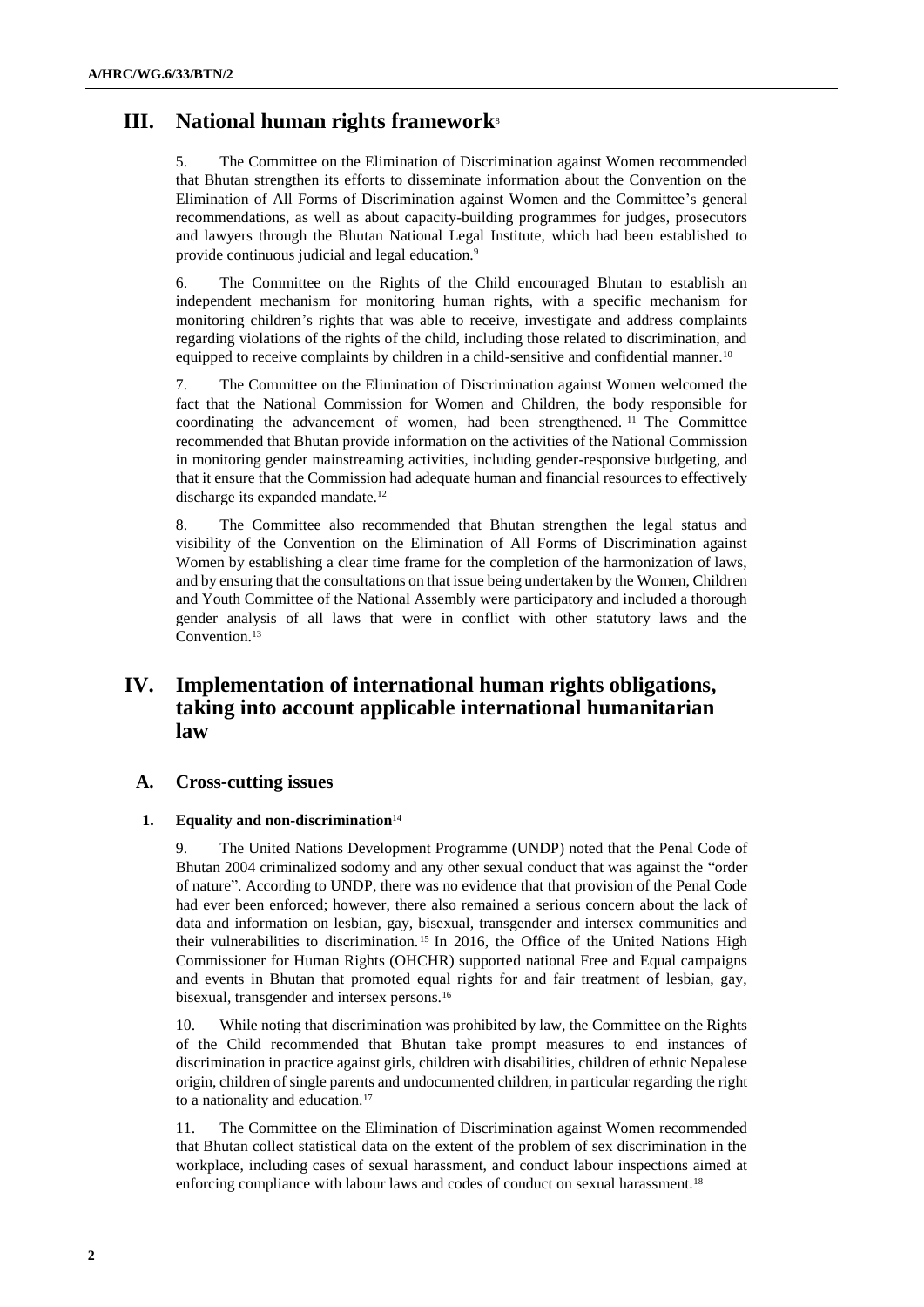12. The Committee also recognized efforts to change stereotypical attitudes among the general public through the implementation of the National Plan of Action for Gender. It remained concerned, however, at the persistence of harmful gender stereotypes and attitudes. The Committee recommended that Bhutan expand education programmes to counter the negative impact of discriminatory stereotypes on women, with a particular focus on the impact on rural women, as well as review school curricula in order to ensure that they facilitated the elimination of gender stereotypes.<sup>19</sup>

#### **2. Development, the environment, and business and human rights**<sup>20</sup>

13. In its 2018 voluntary national report on the implementation of the 2030 Agenda for Sustainable Development, Bhutan noted that, amidst multiple developmental challenges it faced, poverty and income inequality posed significant threats to human development. Despite poverty reduction being placed at the heart of the country's development programmes, significant rural-urban disparities persisted. Bhutan also noted that the Gini coefficient had increased from 0.36 in 2012 to 0.38 in 2017, indicating that inequality was rising. Poverty in rural areas (11.9 per cent) was significantly higher than in urban areas (0.8 per cent). In addition, while multidimensional poverty had reduced significantly from 12.4 per cent in 2012 to 5.4 per cent in 2017, rural poverty (8.1 per cent) was significantly higher than urban poverty  $(1.2 \text{ per cent.})^{21}$ 

14. The United Nations, in the United Nations Sustainable Development Partnership Framework for Bhutan for 2019–2023, underscored that climate-induced and other disasters were threatening poverty reduction and actions to eradicate poverty in the country, and that preventing people from falling back into poverty would depend on how Bhutan managed the relation between its people and land.<sup>22</sup> With poverty being largely a rural phenomenon, and more than 60 per cent of the population still dependent on agriculture, climate-induced disaster coupled with natural disaster could reverse income gains, making the economy more fragile.<sup>23</sup>

15. UNDP recommended that Bhutan conduct a comprehensive analysis from a vulnerability perspective of the multiple ongoing efforts of the Government and other stakeholders to mitigate and adapt to the impact of climate change and other natural hazards on people's lives.<sup>24</sup>

## **B. Civil and political rights**

## **1. Right to life, liberty and security of person**<sup>25</sup>

16. The United Nations Children's Fund (UNICEF) noted that a common form of physical violence experienced by children was corporal punishment. In a study on violence against children in Bhutan<sup>26</sup> in which 3,272 children and young people were interviewed, UNICEF found that the most common form of physical violence against children was corporal punishment by teachers in schools. More than 1 in 10 children had experienced at least one incident of sexual violence in their lifetime (12.8 per cent), with a slightly larger proportion of girls (13.5 per cent) than boys (11.9 per cent). In the study UNICEF also noted that commercial sexual exploitation had emerged as an issue in the focus groups discussions and interviews only in the southern and south-eastern regions of the country. In those regions, girls were understood to experience sexual violence and harassment more than boys.

17. The Committee on the Rights of the Child recommended that Bhutan review its legislation to prohibit unequivocally corporal punishment of children, including the Penal Code of 2004, in particular article 109, to prohibit fully the use of corporal punishment in all settings, including the home, alternative care, monasteries, day care and schools; the Child Care and Protection Act of 2011; the Child Adoption Act of 2012; and the Domestic Violence Prevention Act of 2013. It also recommended that Bhutan finalize promptly the initiative of the *Dratshang Lhentshog* (Commission for Monastic Affairs) to provide for alternative forms of discipline, and take all measures necessary to enforce it in practice; and that it ensure that investigations and administrative and legal proceedings were initiated promptly and systematically in relation to cases of the corporal punishment of children.<sup>27</sup>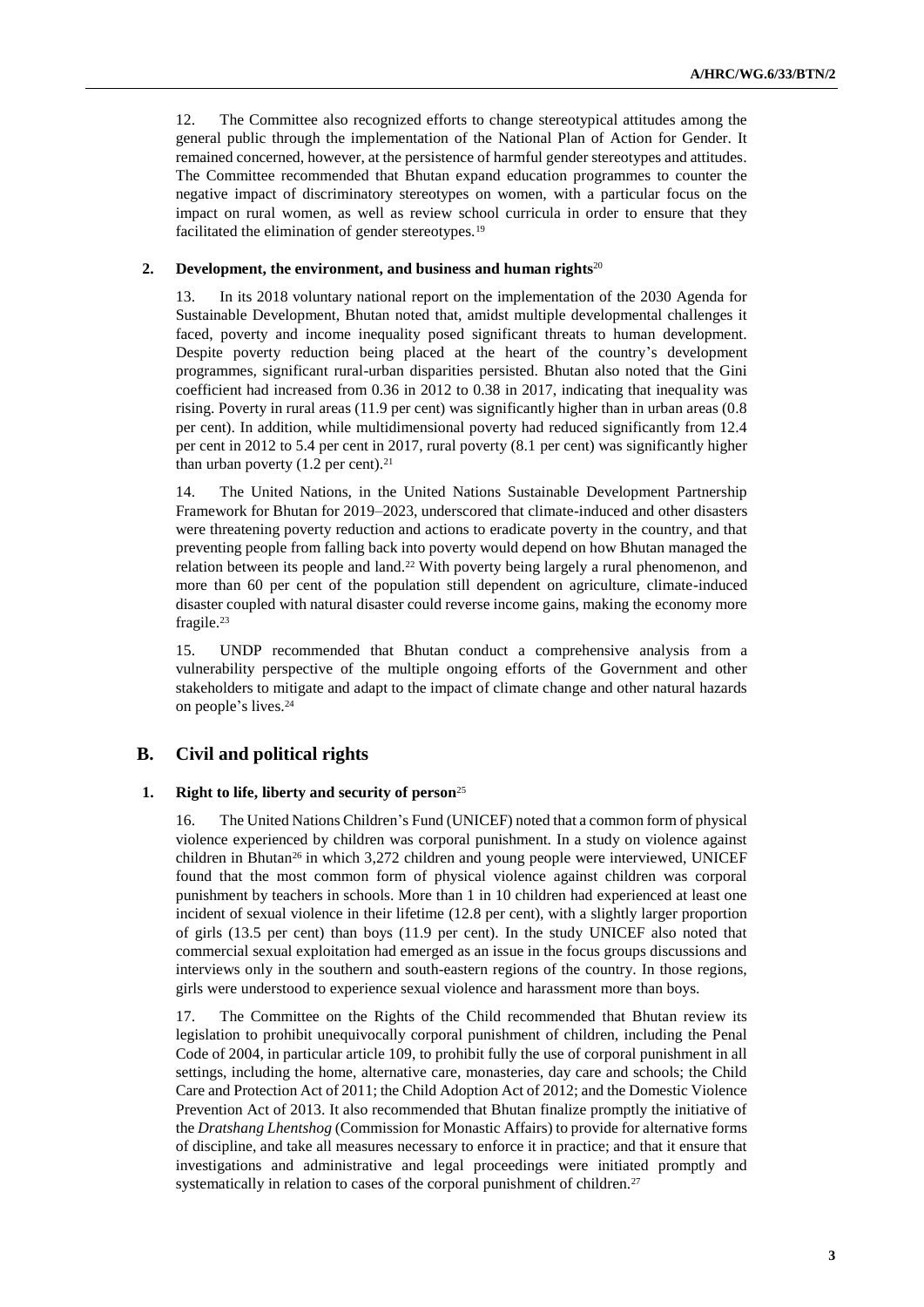## **2. Administration of justice, including impunity, and the rule of law**<sup>28</sup>

18. The Working Group on Arbitrary Detention noted that there had been significant and commendable achievements in safeguarding the right to liberty in Bhutan. Those included the presentation of arrested individuals before a judge within 24 hours, taking into account time spent in custody when sentencing and expeditious trials. At the same time, the Working Group emphasized that the authorities needed to step up their efforts in a number of areas to improve the observance of due process rights. Ensuring effective access to professional legal representation and legal aid for everyone, and especially those in vulnerable situations such as children, had to be a priority.<sup>29</sup>

19. The Working Group expressed serious concern at the large number of people in civil cases who were being held in detention. It also highlighted that there were no dedicated adult pretrial detention facilities in Bhutan and those on remand were therefore held in police stations. Pretrial detainees spent entire days inside their cells in police stations without any purposeful activities or opportunities for outdoor exercise. While remand periods generally were not excessive, police stations simply could not accommodate people for longer than a couple of days, which undermined the presumption of innocence.<sup>30</sup>

20. The Committee on the Elimination of Discrimination against Women recommended that Bhutan ensure that women had effective access to justice in all parts of the country, including by establishing well-resourced and accessible specialized courts for women and children.<sup>31</sup>

21. The Committee on the Rights of the Child recommended that Bhutan explicitly define and criminalize as the sale of children, the offering, delivering or accepting, by whatever means, of a child for the purpose of the sexual exploitation of the child, the transfer of organs of the child for profit and the engagement of the child in forced labour.<sup>32</sup> The Committee also recommended that child victims be provided with adequate and explicit protection in the criminal justice system to ensure that they were not considered or treated as offenders and always had access to adequate legal assistance.<sup>33</sup>

22. The Committee recommended that Bhutan review the Penal Code to give discretion to judges, in cases where deprivation of liberty of a minor was unavoidable, to consider imposing less than half the sentence of an adult and ensure that deprivation of liberty was only used as a measure of last resort and for the shortest time possible; promote community service as an alternative measure to trial or detention, wherever possible; in cases where detention was unavoidable, ensure that detention conditions were compliant with international standards, including with regard to access to education and health services; and ensure the provision of qualified and independent legal aid to children in conflict with the law at an early stage of the procedure and throughout the legal proceedings.<sup>34</sup> UNDP also recommended that Bhutan conduct a further review of existing laws relating to the trial of persons under 18 years of age accused of carrying or consuming banned substances.<sup>35</sup>

## **3. Fundamental freedoms and the right to participate in public and political life**<sup>36</sup>

23. UNESCO noted that defamation and libel were criminal offences under articles 317 and 320 of the Penal Code. Under articles 319 and 321, those offences carried a punishment of fines and a maximum of three years of imprisonment. The National Security Act (1992) also forbade criticism of the king and the political system. <sup>37</sup> In that regard, UNESCO encouraged Bhutan to decriminalize defamation and place it in the civil code, in line with international standards.<sup>38</sup>

24. The United Nations, in the Sustainable Development Partnership Framework for Bhutan, noted the need to enhance participation of civil society and community-based organizations and academia in reducing vulnerabilities. Furthermore, it highlighted the need to strengthen experience and capacities related to various levels of governance and forms of democratic engagement, including strengthening civic engagement of women and young people.39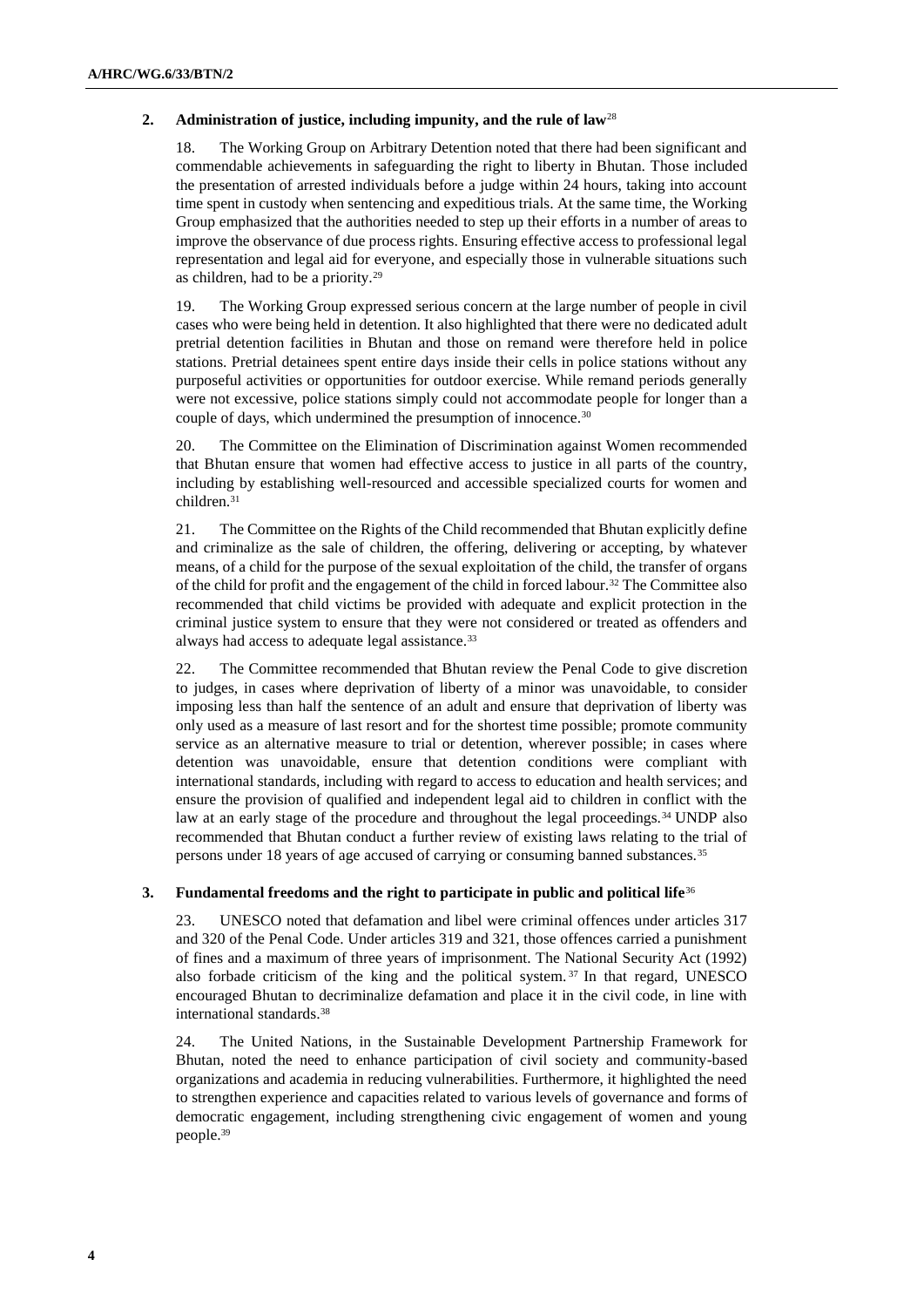#### **4. Prohibition of all forms of slavery**<sup>40</sup>

25. The Committee on the Elimination of Discrimination against Women welcomed the adoption of the Child Care and Protection Act in 2011, which contained provisions on combating trafficking in children. It was concerned, however, that Bhutan remained a source and destination country for trafficking in women and girls, mainly for forced labour and sexual exploitation. The Committee recommended that Bhutan intensify efforts aimed at bilateral, regional and international cooperation to prevent trafficking, including by exchanging information and harmonizing legal procedures to prosecute traffickers, in particular with neighbouring States and other South Asian countries. It also recommended that Bhutan collect data on the extent and forms of trafficking in women and girls, disaggregated by, inter alia, age and region. The Committee expressed concern about the lack of adequate shelters for women and girls who were victims of trafficking. In that regard, it recommended that Bhutan intensify efforts to address the root causes of trafficking in women and girls, and ensure the rehabilitation and social integration of victims, including by providing them with access to shelters and legal, medical and psychosocial assistance.<sup>41</sup>

26. The Committee on the Rights of the Child expressed concern about insufficient efforts to address child trafficking. It recommended that Bhutan review article 154 of the Penal Code (Amendment) of 2011 to harmonize it with article 224 of the Child Care and Protection Act of 2011, and in particular to specify the exploitative nature of the act and define it as organized crime, in accordance with international standards; carry out training and capacitybuilding of law enforcement officials, including police, border police, prosecutors and judges, to ensure effective investigation of cases of trafficking of children and the prosecution and sanctioning of the perpetrators, paying particular attention to cases involving children subjected to forced labour and sex trafficking; develop and implement standard operating procedures for the adequate identification and referral of child victims of trafficking; strengthen its efforts through relevant government agencies and officials to collect data on trafficking in children, identify and address the root causes and government responses and report on the situation of child trafficking; and ensure that child victims of trafficking were provided with adequate assistance and protection, including the provision of temporary safe housing and gender-sensitive and psychological recovery.<sup>42</sup>

#### **5. Right to privacy and family life**<sup>43</sup>

27. The Committee on the Elimination of Discrimination against Women recommended that Bhutan amend its legislation to ensure that child custody decisions were made on the basis of the principle of the best interests of the child. It also recommended that Bhutan undertake a study aimed at understanding how the various practices with regard to inheritance law, both formal and informal, discriminated against women and girls.<sup>44</sup>

## **C. Economic, social and cultural rights**

#### **1. Right to work and to just and favourable conditions of work**<sup>45</sup>

28. The Committee recommended that Bhutan intensify efforts to fully implement the existing laws and regulations on gender equality in employment and reduce unemployment among women by promoting the entry of women into the formal economy through, among other measures, the provision of vocational and technical training. It also recommended that Bhutan strengthen efforts aimed at eliminating structural inequalities and occupational segregation, both horizontal and vertical, including by introducing a more progressive policy on child-rearing so that responsibilities were shared by men and women and by improving the provision of childcare facilities.<sup>46</sup>

#### **2. Right to social security**<sup>47</sup>

29. The Committee expressed concern at the lack of information on existing social protection programmes. It recommended that Bhutan provide information in its next periodic report on the existing social protection programmes targeting older women, women with disabilities and female-headed households and the impact that they had had in eradicating poverty. It also recommended that Bhutan adopt the draft national social protection policy.<sup>48</sup>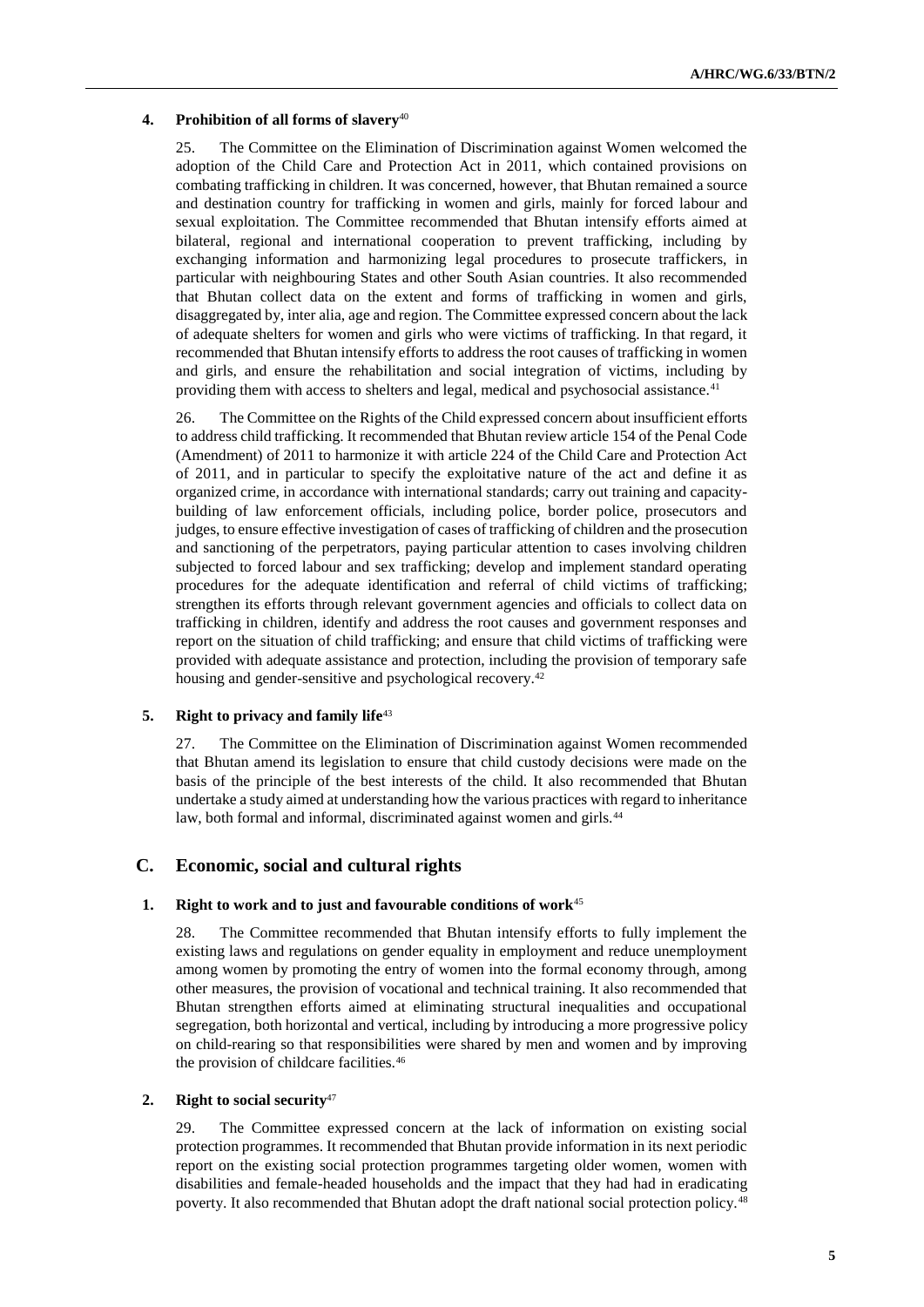30. UNDP, acknowledging that all elderly people were vulnerable to some extent, noted the need to design a dedicated geriatric programme to account for changing demographic trends, as the ageing population would be increasing in the coming years.<sup>49</sup>

## **3. Right to an adequate standard of living**<sup>50</sup>

31. Drawing attention to target 6.2 of the Sustainable Development Goals on providing access to adequate and equitable sanitation and hygiene for all, the Committee on the Rights of the Child recommended that Bhutan strengthen its efforts to provide nationwide access to adequate sanitation facilities, in particular in rural and poor urban areas. It also urged Bhutan to take measures to ensure an adequate standard of living for children from economically disadvantaged families.<sup>51</sup>

#### **4. Right to health**<sup>52</sup>

32. The Committee recommended that Bhutan adopt a comprehensive sexual and reproductive health policy for adolescent girls and boys, with special attention on preventing early pregnancy and sexually transmitted infections; and develop a comprehensive national policy on child mental health ensuring that mental health promotion and child-friendly mental health services were available in primary health care, schools and communities.<sup>53</sup>

33. The Committee on the Rights of the Child and the Committee on the Elimination of Discrimination against Women recommended that Bhutan legalize the termination of pregnancy, including in the case of risk to the health of the woman and of severe impairment of the fetus, and decriminalize it in all other cases, and ensure that medically safe modern methods of abortion were available and accessible.<sup>54</sup> Both Committees also recommended that Bhutan take measures to address the prevalence of suicide among women and children.<sup>55</sup>

#### **5. Right to education**<sup>56</sup>

34. UNESCO expressed concern that access to secondary and tertiary education remained limited. Although participation in secondary education had increased, the gross enrolment ratio was only 50 per cent in 2012. Adult literacy remained a big challenge, with an adult literacy rate of 57 per cent in 2014. Dropout and repetition rates in primary and secondary school also remained high.<sup>57</sup>

35. The Committee on the Elimination of Discrimination against Women expressed concern about the high dropout rate between the primary and secondary levels of education and the high illiteracy rate among women and girls. The Committee also expressed concern about the low number of female teachers in schools.<sup>58</sup>

36. The United Nations Entity for Gender Equality and the Empowerment of Women (UN-Women) also highlighted the low number of girls enrolled in science in higher secondary schools and university and the shortage of female teachers in mathematics and science.<sup>59</sup>

## **D. Rights of specific persons or groups**

#### **1. Women**<sup>60</sup>

37. According to UNDP, the 2017 female human development index value for Bhutan was 0.576, as compared with 0.645 for males, resulting in a gender-adjusted human development index value of 0.893. Bhutan had a gender inequality index value of 0.476, ranking it 117 out of 160 countries in 2017. UNDP noted the weak political participation of women: only 8.3 per cent of parliamentary seats were held by women. Furthermore, 6 per cent of adult women had reached at least a secondary level of education as compared with 13.7 per cent of men, and female participation in the labour market was 58 per cent compared with 74.3 per cent for men.<sup>61</sup>

38. The Committee on the Elimination of Discrimination against Women welcomed further efforts to collect disaggregated data and ensure that the draft national gender equality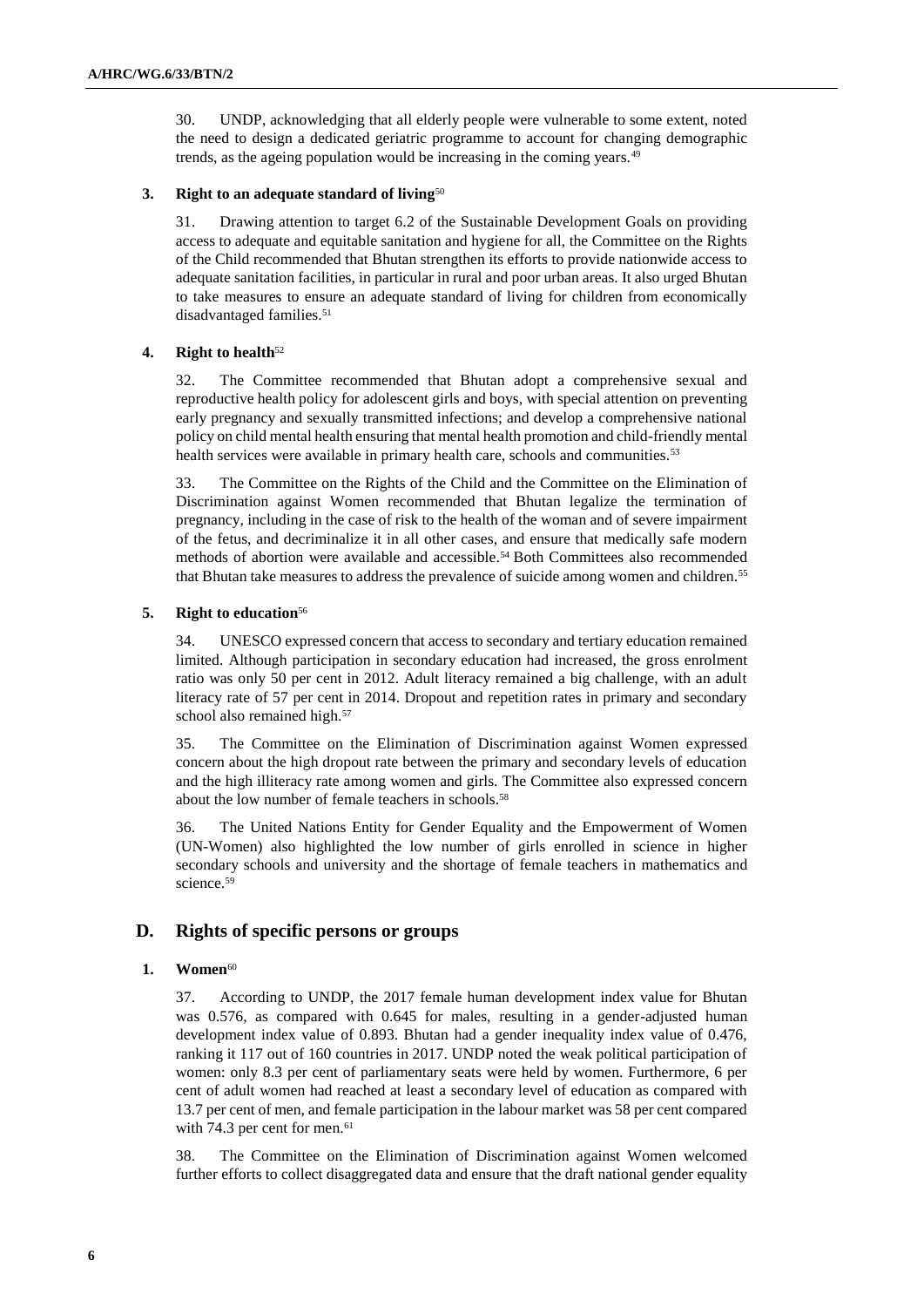policy avoided gender-neutral language and facilitated the collection and dissemination of such data.<sup>62</sup>

39. According to UNDP, women working in urban *Drayangs* (entertainment centres) were vulnerable to exploitation, stigma and discrimination. UNDP drew attention to the gaps in the monitoring and implementation of provisions and guidelines on operating *Drayangs*, and took note of reports of sexual and physical violence against *Drayang* workers, including *Drayangs* employing adolescent girls.<sup>63</sup> The Committee on the Elimination of Discrimination against Women recommended that Bhutan collect data on women in prostitution and on exploitation of prostitution, especially in *Drayangs*, and ensure that the planned study of women in prostitution analysed the gender aspects of the recruitment and exploitation of women and girls.<sup>64</sup>

40. The Committee commended Bhutan for formulating a national plan of action to promote gender equality in elected office, but remained concerned at the low level of representation of women. The Committee noted that women occupied only 8 per cent of seats in the National Assembly and 10 per cent in local governments, and that they continued to remain underrepresented in decision-making positions, in particular as ministers, judges and diplomats and at the higher levels of authority in the civil service. The Committee recommended that Bhutan introduce temporary special measures including a gender parity system for appointments and accelerated recruitment of women in senior positions in order to accelerate the full and equal participation of women in elected and appointed bodies.<sup>65</sup>

## **2. Children**<sup>66</sup>

41. With regard to violence, neglect and abuse experienced by children, the Committee on the Rights of the Child recommended that Bhutan reinforce mechanisms for monitoring the number of cases and the extent of violence, including mental violence, abuse, neglect or maltreatment of children within the family, in schools and monasteries and workplaces; strengthen support for child victims of violence, abuse, neglect and maltreatment and ensure their access to adequate services for recovery, counselling and other forms of reintegration; formulate a comprehensive strategy for preventing and combating violence, including mental violence, abuse and neglect of children, focusing on community-based programmes; and carry out awareness-raising and education programmes, including campaigns, with the involvement of children.<sup>67</sup>

42. The Committee also recommended that Bhutan integrate into its children's rights and protection programmes and initiatives actions specifically aimed at preventing offences under the Optional Protocol to the Convention on the Rights of the Child on the sale of children, child prostitution and child pornography, including through public policy measures to address the root causes triggering children's vulnerabilities to those offences, in particular in the child protection system, and in the work of the organization Respect, Educate, Nurture and Empower Women, the Druk Adolescent Initiative on Sexual Awareness Network and the Youth Development Fund.<sup>68</sup>

43. The Committee expressed concerns about the incidence of girls working in *Drayangs* and also children working in agriculture, workshops, meat shops, domestic work and in the informal sector. The Committee recommended that Bhutan review the Labour and Employment Act of 2007 and labour regulations to ensure that children were not involved in exploitative economic activities, that the labour department had the mandate to monitor informal sector activities and that light forms of work did not interfere with the child's right to education. It also recommended that Bhutan provide families facing social and economic difficulties with adequate support and welfare services to prevent their children from engaging in child labour and sexual exploitation activities.<sup>69</sup>

44. The Committee further recommended that Bhutan revise the Marriage Act of 1980 to ensure that the minimum age of marriage for girls was the same as it was for boys, 18 years, in accordance with the Child Care and Protection Act of 2011.<sup>70</sup>

#### **3. Persons with disabilities**<sup>71</sup>

45. The majority of respondents in a UNICEF study believed that children with disabilities in Bhutan were more likely to be the victims of bullying and were more vulnerable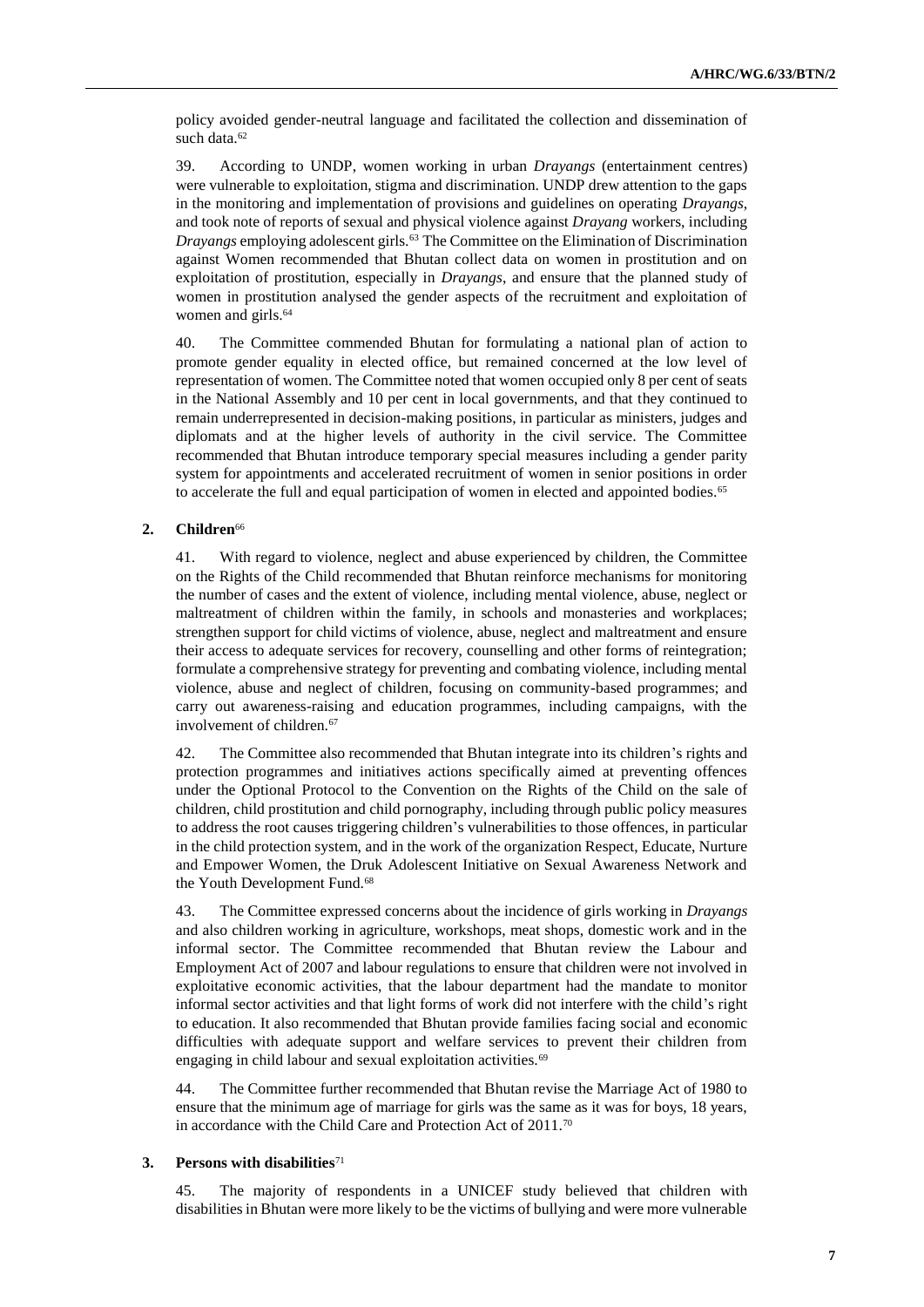to physical and sexual abuse. UNICEF also found that knowledge on disabilities among service providers and rights holders was inadequate, with the term "disability" generally defined in narrow terms to represent only those individuals who had severe physical or sensory impairments.<sup>72</sup>

46. UNDP noted that the Government was in the process of formulating a policy for people with disabilities in response to the report of the second cycle of the universal periodic review that there was no Government-sponsored social welfare scheme that specifically focused on persons with disabilities.<sup>73</sup>

47. UNESCO noted that Bhutan lacked a legislative and policy framework on disability, which inherently affected the provision of adequate educational services to people with special needs. Children at higher risk of disability, especially children with mental impairments, were more likely to be denied their right to education than others.<sup>74</sup>

#### **4. Minorities and indigenous peoples**<sup>75</sup>

48. UNESCO highlighted that the situation of children of Nepalese ethnic origin living in Bhutan remained problematic, with limited information provided to them on the enjoyment of their rights, and significant discrimination against them. The lack of adequate documentation often prevented such children from accessing education and enjoying their educational rights.<sup>76</sup>

### **5. Migrants, refugees, asylum seekers and internally displaced persons**<sup>77</sup>

49. According to UNHCR, from 2007 to 2017 over 112,000 refugees from Bhutan had been resettled through a large-scale resettlement programme. It also noted that the remaining population of Bhutanese refugees awaiting resettlement was approximately 7,400 by the end of 2017.<sup>78</sup>

50. The Committee on the Rights of the Child urged Bhutan to enhance its efforts in negotiations to find peaceful and prompt solutions for either the return or resettlement of children living in refugee camps in Nepal, with particular attention to reunification with their families; ensure the transparency of the procedure for the determination of the nationality of child refugees based on the right to a nationality and the right to leave and return to one's country, with due consideration to the best interests of the child; and consider acceding to the Convention relating to the Status of Refugees, the Convention relating to the Status of Stateless Persons and the Convention on the Reduction of Statelessness.<sup>79</sup>

51. The Committee recommended that Bhutan establish a mechanism for the comprehensive collection of data, disaggregated by sex, age, nationality and ethnic origin, on children in vulnerable situations, such as asylum-seeking, refugee, migrant and unaccompanied children who entered Bhutan and might have been recruited or used in hostilities abroad.<sup>80</sup>

#### **6. Stateless persons**

52. The Committee remained concerned about the situation of children of Nepalese ethnic origin and their citizenship. It urged Bhutan to review the Citizenship Act of 1985 to extend citizenship to children born to at least one Bhutanese parent; to identify and correct practices that might discriminate against children of ethnic Nepalese origin who lacked adequate documentation to access education and health services; to recognize the rights of children of ethnic Nepalese origin to enjoy their own culture, practise their religion and use their language; and to seek the technical assistance of UNICEF in the implementation of the foregoing recommendations.<sup>81</sup>

#### *Notes*

<sup>1</sup> Tables containing information on the scope of international obligations and cooperation with international human rights mechanisms and bodies for Bhutan will be available [at](https://www.ohchr.org/EN/HRBodies/UPR/Pages/BTIndex.aspx)  [www.ohchr.org/EN/HRBodies/UPR/Pages/BTIndex.aspx.](https://www.ohchr.org/EN/HRBodies/UPR/Pages/BTIndex.aspx)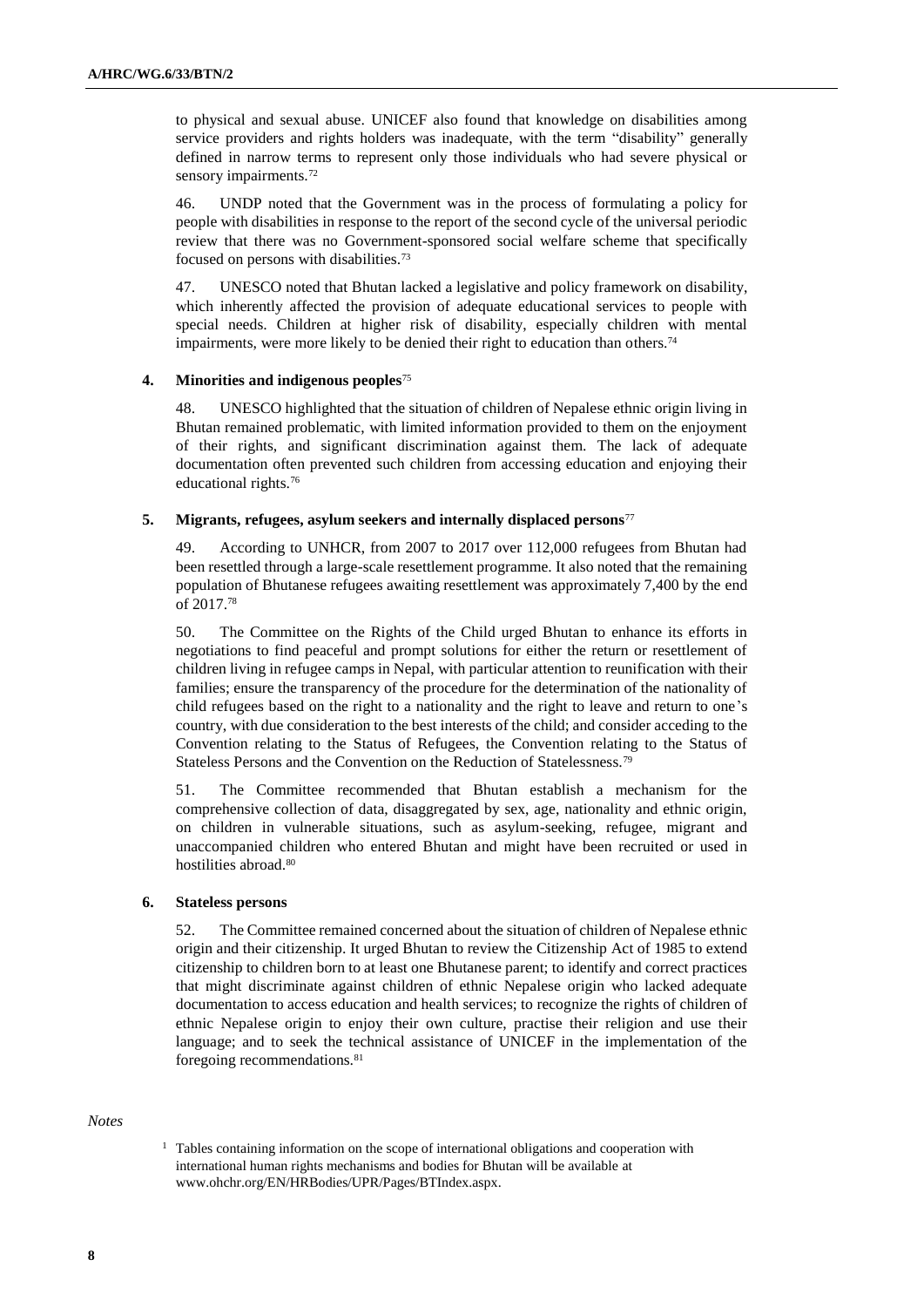- <sup>2</sup> For the relevant recommendations, see A/HRC/27/8, paras. 118.1–118.2, 118.13–118.14, 118.16, 118.58, 118.95–118.97, 118.101–118.102 and 120.1–120.29.
- CEDAW/C/BTN/CO/8-9, para. 42.
- CRC/C/BTN/CO/3-5, para. 50.
- Ibid., paras. 46–47.
- CRC/C/OPAC/BTN/CO/1, para. 13.
- UNESCO submission for the universal periodic review of Bhutan, p. 3.
- $8\text{ For the relevant recommendations, see A/HRC}/27/8, \text{ paras. } 118.5-118.12, 118.15, 118.38-118.39,$ 118.41, 118.61, 118.103 and 120.46.
- CEDAW/C/BTN/CO/8-9, para. 9.
- CRC/C/BTN/CO/3-5, para. 10.
- CEDAW/C/BTN/CO/8-9, para. 12.
- Ibid., para. 13.
- Ibid., para. 9.
- For the relevant recommendations, see A/HRC/27/8, paras. 120.32, 120.34–120.35 and 120.40– 120.42.
- UNDP, *Bhutan Advocacy Framework: HIV, Human Rights and Sexual Orientation and Gender Identity* (Bangkok, 2013), p. 7.
- OHCHR, "UN Free & Equal Campaign Progress Report 2016", p. 14.
- CRC/C/BTN/CO/3-5, para. 15 (a).
- CEDAW/C/BTN/CO/8-9, para. 27.
- Ibid., para. 17.
- <sup>20</sup> For the relevant recommendations, see A/HRC/27/8, paras. 118.59-118.60, 118.62-118.72, 118.93-118.94 and 118.99–118.100.
- See *Sustainable Development and Happiness: Bhutan's Voluntary National Review Report on the Implementation of the 2030 Agenda for Sustainable Development*, report of Bhutan to the high-level political forum on sustainable development (July 2018).
- <sup>22</sup> United Nations, *Leaving No One Behind: United Nations Sustainable Development Partnership Framework for Bhutan 2019–2023* (Thimphu, United Nations Resident Coordinator's Office, 2019), para. 67.
- Ibid., para. 68.
- UNDP and the Gross National Happiness Commission Secretariat of Bhutan, *Bhutan Vulnerability Baseline Assessment 2016*, p. 99.
- <sup>25</sup> For the relevant recommendation, see A/HRC/27/8, para. 120.36.
- See National Commission of Women and Children and UNICEF, *Research on Violence against Children in Bhutan: A Report* (Thimphu, May 2016).
- CRC/C/BTN/CO/3-5, para. 22.
- <sup>28</sup> For relevant recommendations, see A/HRC/27/8, paras. 118.37 and 120.39.
- Se[e www.ohchr.org/EN/NewsEvents/Pages/DisplayNews.aspx?NewsID=24107&LangID=E.](https://www.ohchr.org/EN/NewsEvents/Pages/DisplayNews.aspx?NewsID=24107&LangID=E)
- Ibid.
- CEDAW/C/BTN/CO/8-9, para. 11.
- CRC/C/OPSC/BTN/CO/1, para. 27.
- Ibid., para. 35.
- CRC/C/BTN/CO/3-5, para. 48.
- *Bhutan Vulnerability Baseline Assessment 2016*, p. 51.
- For relevant recommendations, see A/HRC/27/8, paras. 118.40, 120.44–120.45 and 120.47–120.48.
- UNESCO submission, p. 2.
- Ibid., p. 5.
- *Leaving No One Behind*, paras. 57 and 61.
- For the relevant recommendation, see A/HRC/27/8, para. 118.35.
- CEDAW/C/BTN/CO/8-9, paras. 20–21.
- CRC/C/BTN/CO/3-5, para. 47.
- For the relevant recommendation, see A/HRC/27/8, para. 120.43.
- CEDAW/C/BTN/CO/8-9, para. 37
- For relevant recommendations, see A/HRC/27/8, paras. 118.50–118.57.
- CEDAW/C/BTN/CO/8-9, para. 27.
- For the relevant recommendation, see A/HRC/27/8, para. 120.49.
- CEDAW/C/BTN/CO/8-9, paras 30–31.
- *Bhutan Vulnerability Baseline Assessment 2016*, p. 34.
- For the relevant recommendation, see A/HRC/27/8, para. 118.74.
- CRC/C/BTN/CO/3-5, para. 37.
- For relevant recommendations, see A/HRC/27/8, paras. 118.30, 118.73 and 118.75–118.78.
- CRC/C/BTN/CO/3-5, para. 35.
- Ibid. and CEDAW/C/BTN/CO/8-9, para. 29.